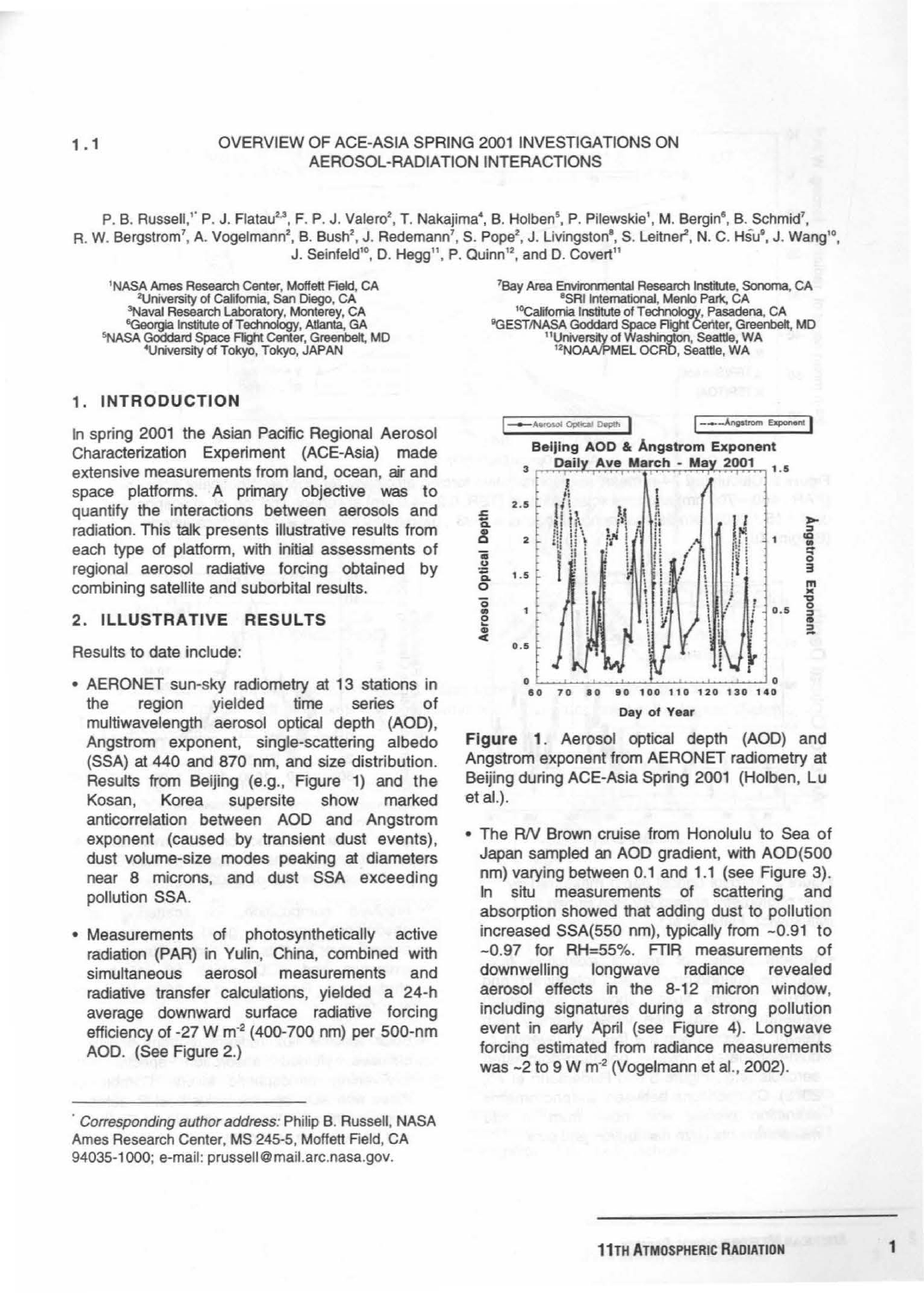

Figure 2. Calculated 24-h mean aerosol radiative forcing efficiency for photosynthetically active radiation  $(PAR, 400-700$  nm) and total solar radiation (TSR,  $0.2-4.0 \mu m$ ) at surface and top of atmosphere (TOA) on 4 / 15 / 2001 (single scattering albedo  $\omega = 0.93$ , asymmetry factor g = 0.8, surface albedo  $\alpha_s = 0.3$ ) (Bergin, Xu}.



Figure 3. Aerosol optical depth measured by solar photometry aboard RV Ron Brown (Markowicz, Flatau et al.}.

• Vertical profiles of aerosol extinction from airborne sunphotometry and total-direct and diffuse spectral fluxes showed wavelength dependence that often varied strongly with height, in accord with the frequent layering of dust-dominated over pollution-dominated aerosols (e.g., Figure 5 and Redemann et al., 2002}. Comparisons between sunphotometric extinction profiles and those from in situ measurements (size distribution and size-



Figure 4. Aerosol effect on longwave radiance from FTIR measurements aboard RV Ron Brown, April 9 (Vogelmann et al. 2002}.

resolved composition, or scattering and absorption} showed good agreement in aerosol layer heights, but some differences in extinction and AOD, which are still being studied (e.g., Redemann et al., 2002; Wang et al., 2002}.

• Solar spectral flux radiometry from different altitudes yielded absorption spectra for intervening atmospheric layers. Combining these with AOD spectra yields best-fit aerosol single scattering albedo spectra (e.g., Figure 6 and Pilewskie et al., 2002).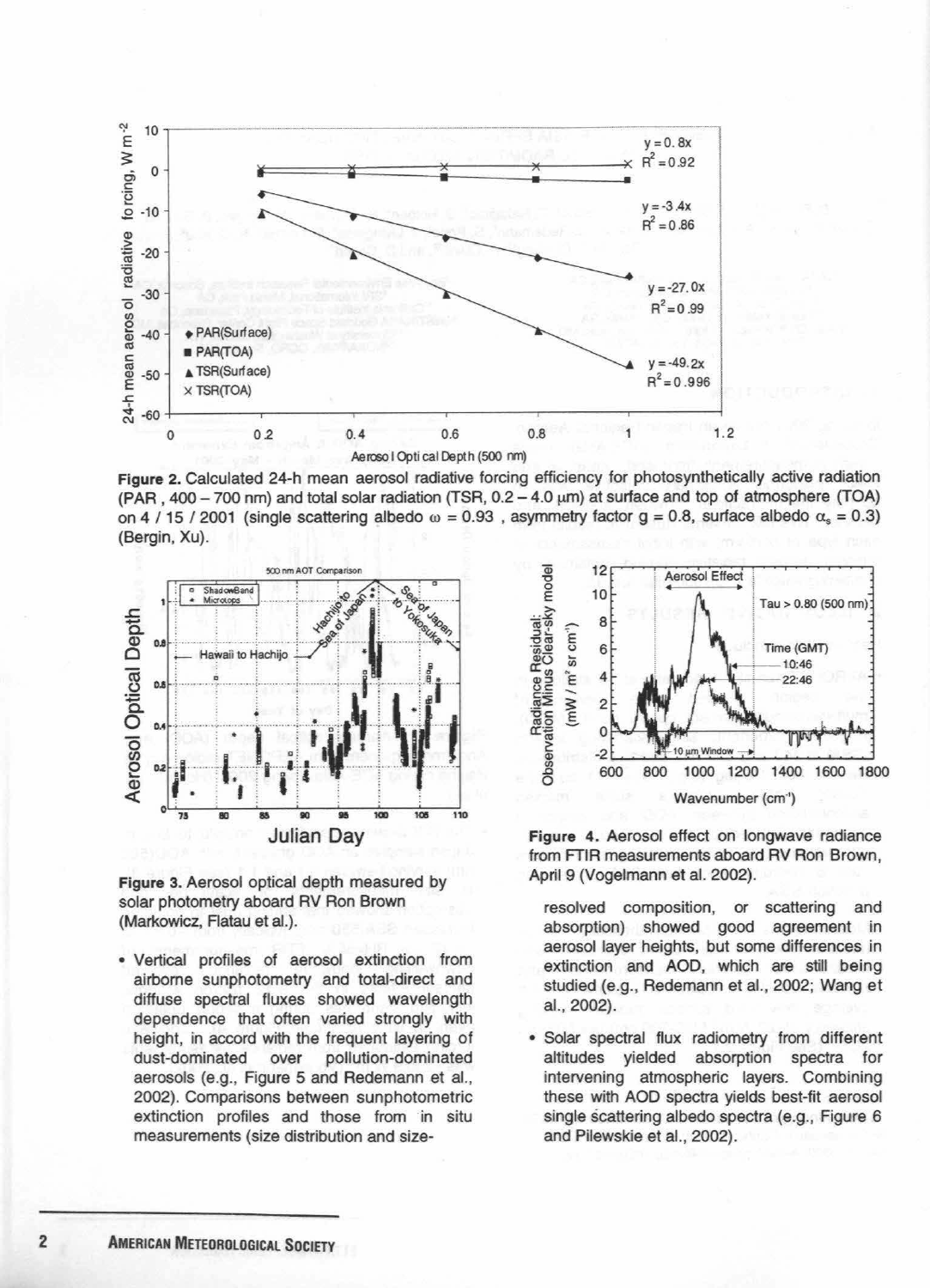

Figure 5. Aerosol optical depth and extinction profiles from AATS-14 on Twin Otter, 4/17/2001. Wavelengths of optical depth and extinction coefficients are in the order listed in the legend (Schmid, Redemann, Livingston).

- Visible, near-IR, and total solar fluxes combined with AOD give radiative forcing efficiencies at surface and aloft (e.g., Valero et al., 2002).
- An advanced SeaWiFS retrieval (4 wavelengths, 440 to 860 nm) produces AOD values over water that agree with airborne sunphotometer measurements to <-0.04, a considerable improvement over the standard 2-wavelength SeaWiFS algorithm (see Figure 7).
- Combining monthly-average satellite AOD fields with aerosol intensive properties from suborbital measurements yields estimated aerosol forcing maps for the ACE-Asia region. For example, April 2001 standard SeaWiFS AODs combined with a model of dust over pollution yield a plume of surface shortwave radiative forcing east of China